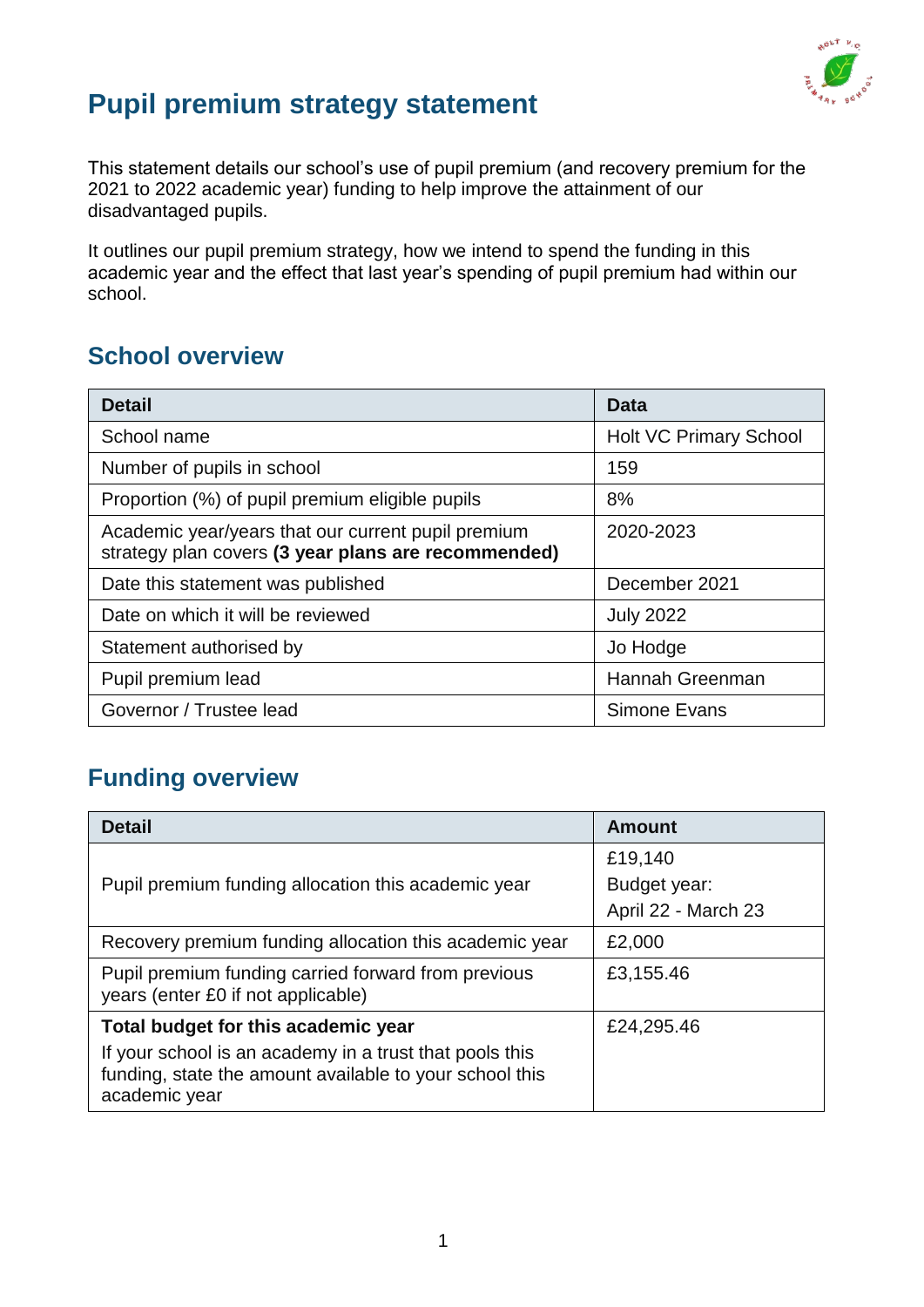

# **Part A: Pupil premium strategy plan**

## **Statement of intent**

At Holt Primary School, our intention is that all pupils leave our school having established a love of learning and fulfilled their potential. We are committed to meeting our pupils' pastoral, social and academic needs in a nurturing environment. The focus of our pupil premium strategy is to support disadvantaged learners to make good progress by overcoming a wide range of barriers which may impact their learning.

#### **Our ultimate objectives:**

- Reduce the attainment gaps between disadvantaged pupils and their non-disadvantaged peers both within school and nationally
- Ensure all pupils are able to read fluently and with good understanding to enable them to access the breadth of the curriculum
- Meet the social and emotional needs of pupils, enabling them to develop resilience and access learning across the curriculum
- Ensure the outcomes for pupil premium pupils are at least in line with those of their peers in school across the curriculum, including pupil premium pupils who also have an identified special educational need (42%).
- To ensure the attendance of pupils in receipt of pupil premium is at least in line with those of peers in school

#### **How we will achieve our objectives:**

- Provide targeted intervention and support to address identified gaps in learning including the use of small group work, TA support and 1:1 tuition
- Provide appropriate emotional support to enable pupils to access learning through ELSA/ELTA sessions and trauma training for staff
- Provide all teachers with high quality CPD to ensure that pupils access quality first teaching
- Provide pupils with access to a wide range of enrichment activities including trips, clubs, residentials, sporting opportunities and music lessons
- Implement a systematic synthetic phonics programme to improve outcomes for pupils in reading and phonics
- Address poor attendance to ensure pupils are in school and accessing learning

#### **Our key principals:**

Ensure that all pupils with social and emotional needs access high quality provision from appropriately trained adults. **E**nsure that effective teaching, learning and assessment meets the needs of all pupils through effective monitoring and data analysis. Through the completion of pupil premium profiles, class teachers to identify and plan intervention and support for individual pupils, reviewing these at least termly.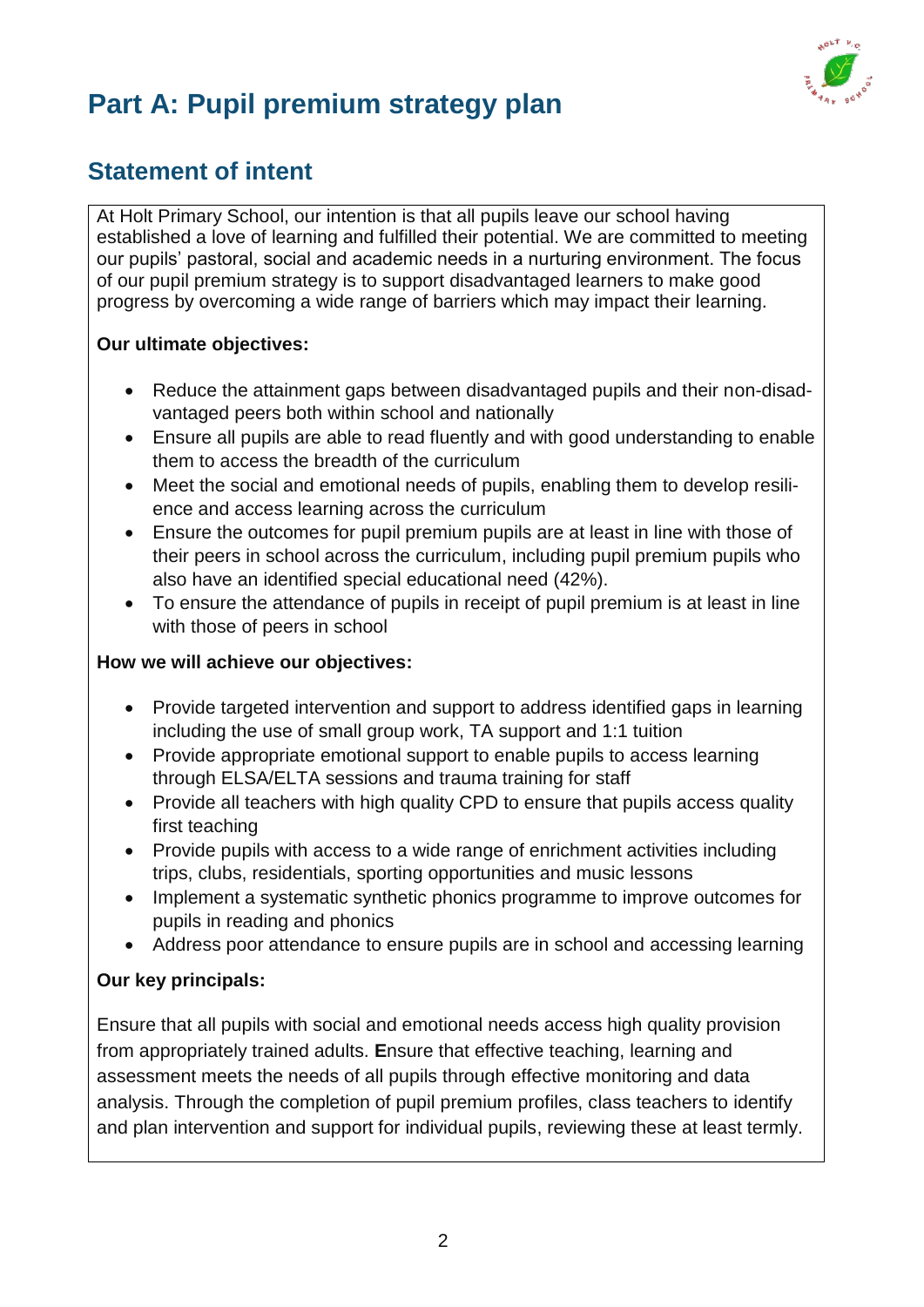# **Challenges**



| <b>Challenge</b><br>number | <b>Detail of challenge</b>                                                                                                                                      |
|----------------------------|-----------------------------------------------------------------------------------------------------------------------------------------------------------------|
|                            | Observations and assessments indicate that our disadvantaged pupils are falling<br>further behind age-related expectations, particularly due to school closure. |
| 2                          | Teacher assessments currently indicate that Year 1 pupils are not making the<br>same progress as their peers in phonics.                                        |
| 3                          | Pupils' emotional well-being, social and behavioural needs are affecting their<br>ability to make progress and their readiness to learn.                        |
| 4                          | Some pupils who qualify for pupil premium funding have specific SEND needs.                                                                                     |
| 5                          | The attendance of pupils in receipt of pupil premium is below that of peers and a<br>greater proportion are classed as persistent absentees.                    |

This details the key challenges to achievement that we have identified among our disadvantaged pupils.

| <b>Intended outcome</b>                                                                                                                                        | <b>Success criteria</b>                                                                                                                                                                                                                                                                                                                                      |
|----------------------------------------------------------------------------------------------------------------------------------------------------------------|--------------------------------------------------------------------------------------------------------------------------------------------------------------------------------------------------------------------------------------------------------------------------------------------------------------------------------------------------------------|
| Outcomes for pupil premium pupils are<br>at least in line with those of their peers<br>through high quality teaching and<br>targeted intervention.             | 100% of Year 1 pupil premium pupils pass<br>the phonics screening check.<br>100% of Year 2 children pupil premium pu-<br>pils pass the phonics screening check (Dec<br>21) and meet the expected standard at the<br>end of the year in reading, writing and<br>maths.<br>100% of Year 6 pupils achieve at least ex-<br>pected in reading, writing and maths. |
| Well-being needs of all pupils in receipt<br>of pupil premium funding are met to<br>ensure they are emotionally able to<br>access a full and broad curriculum. | Pupil's well-being needs are addressed to<br>ensure they are able to access high quality<br>teaching and, where needed, targeted<br>interventions to support them in making<br>progress. This will be measured through<br>teacher evaluations.                                                                                                               |
| Raise the attendance of pupil premium<br>pupils in line with their peers, reducing<br>the proportion classed as persistent<br>absentees.                       | Close the gap (2.6%) between whole<br>school attendance and pupil premium<br>pupils. Reduce proportion of pupils in<br>receipt of pupil premium classed as<br>persistent absentees (18%).                                                                                                                                                                    |

### **Intended outcomes**

This explains the outcomes we are aiming for **by the end of our current strategy plan**, and how we will measure whether they have been achieved.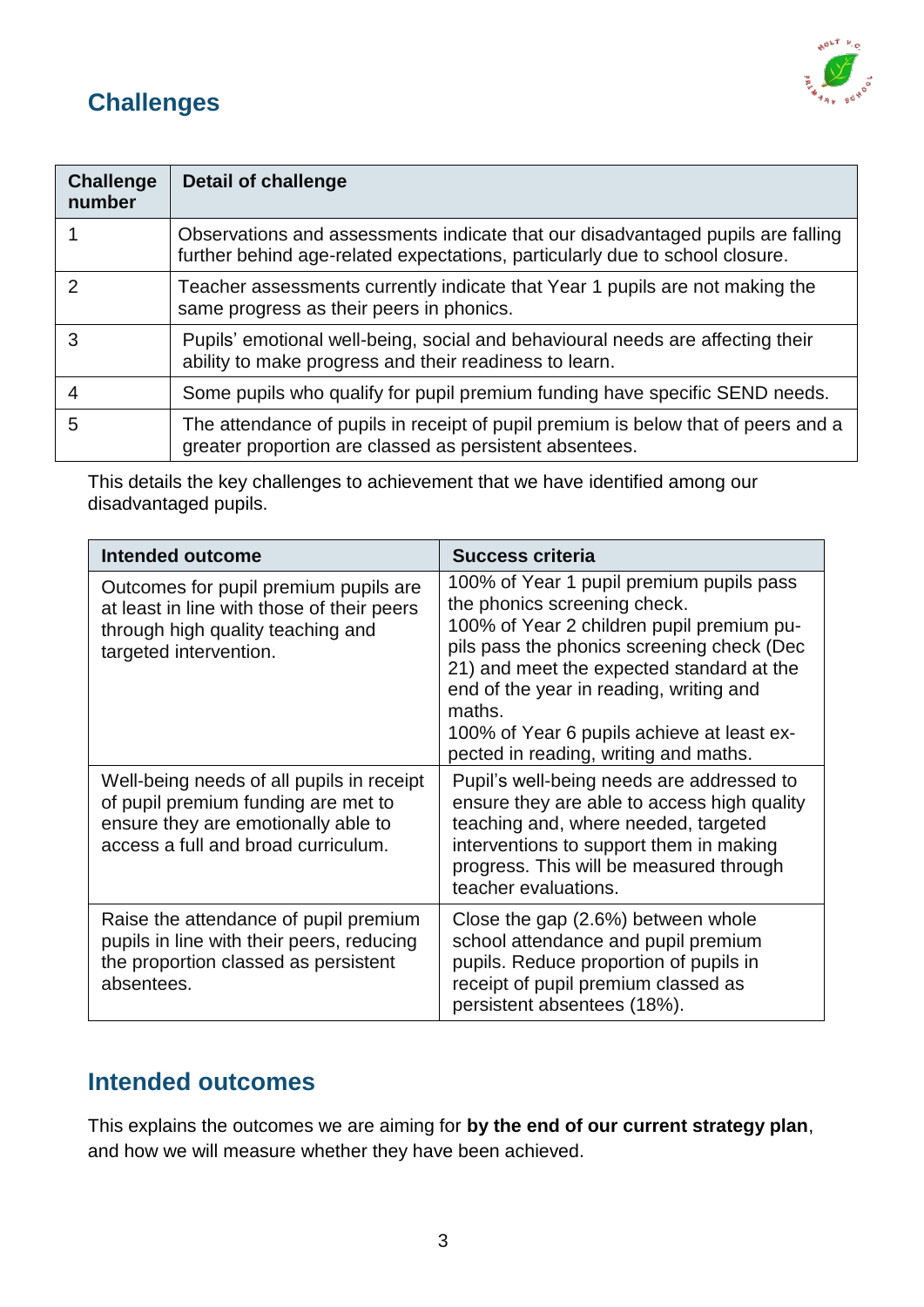| <b>Activity</b>                                                                                                                                                                                                                                                                                                                                                                                                                                                                                                                                                                                     | Evidence that supports this approach                                                                                                                                                                                                                                                                                                                                                                                                                                                                                                                                                                                                                                                                                                                                                                                                                                                                                                                                                                                                                              | <b>Challenge</b><br>number(s)<br>addressed | <b>A</b> <sup>oo1</sup> |
|-----------------------------------------------------------------------------------------------------------------------------------------------------------------------------------------------------------------------------------------------------------------------------------------------------------------------------------------------------------------------------------------------------------------------------------------------------------------------------------------------------------------------------------------------------------------------------------------------------|-------------------------------------------------------------------------------------------------------------------------------------------------------------------------------------------------------------------------------------------------------------------------------------------------------------------------------------------------------------------------------------------------------------------------------------------------------------------------------------------------------------------------------------------------------------------------------------------------------------------------------------------------------------------------------------------------------------------------------------------------------------------------------------------------------------------------------------------------------------------------------------------------------------------------------------------------------------------------------------------------------------------------------------------------------------------|--------------------------------------------|-------------------------|
| Secure quality first<br>teaching across the<br>school so that it can<br>be self-evaluated as<br>good for all children.<br>Through a planned<br>programme of CPD,<br>teachers will be<br>supported improve<br>their classroom<br>practice through<br>formalised CPD<br>sessions and links with<br>wider agencies.                                                                                                                                                                                                                                                                                    | Quality first teaching is consistently identified as<br>central to improving the progress of disadvantaged<br>learners. "The best available evidence indicates that<br>great teaching is the most important lever schools<br>have to improve outcomes for their pupils." ('The<br>EEF guide to supporting school planning: A tiered<br>approach to 2021', December 2020).<br>https://educationendowmentfoundation.org.uk/public/<br>files/Publications/Covid-<br>19 Resources/The EEF guide to supporting scho<br>ol_planning_-_A_tiered_approach_to_2021.pdf<br>In particular, cognitive and metacognitive<br>approaches are key components to high quality<br>teaching, improving progress by 7 months (EEF<br>toolkit).<br>https://educationendowmentfoundation.org.uk/educa<br>tion-evidence/teaching-learning-toolkit<br>High quality teaching for disadvantaged pupils has<br>the potential for pupils to gain 1.5 years' worth of<br>teaching over the school year.<br>https://www.suttontrust.com/wp-<br>content/uploads/2019/12/2teachers-impact-report- | 1,2,4,5                                    |                         |
|                                                                                                                                                                                                                                                                                                                                                                                                                                                                                                                                                                                                     | final-1.pdf                                                                                                                                                                                                                                                                                                                                                                                                                                                                                                                                                                                                                                                                                                                                                                                                                                                                                                                                                                                                                                                       |                                            |                         |
| Implement a rigorous<br>phonics programme<br>(Read, Write, Inc) in<br>KS1 to improve<br>attainment for<br>disadvantaged pupils.<br>Phonics sessions to<br>address vocabulary<br>needs through the<br>reinforcement/teaching<br>of specific<br>subject/technical<br>vocabulary and<br>modelling of use in<br>sentences.<br>Assign the role of<br>phonics leader with<br>1/2 day release to lead<br>phonics across the<br>school and ensure<br>children receive high-<br>quality phonics<br>teaching in KS1 and<br>that support is<br>provided for children in<br>KS2, where a need is<br>identified. | Secure evidence consistently finds that a synthetic<br>phonics approach is beneficial. Evidence also<br>underlines the importance of high-quality<br>implementation (EEF toolkit).<br>https://educationendowmentfoundation.org.uk/educa<br>tion-evidence/teaching-learning-toolkit<br>The average impact of the adoption of phonics<br>approaches is about an additional five months'<br>progress over the course of a year'. - EEF.<br>https://educationendowmentfoundation.org.uk/educa<br>tion-evidence/teaching-learning-toolkit/phonics                                                                                                                                                                                                                                                                                                                                                                                                                                                                                                                      | 1,2,4                                      |                         |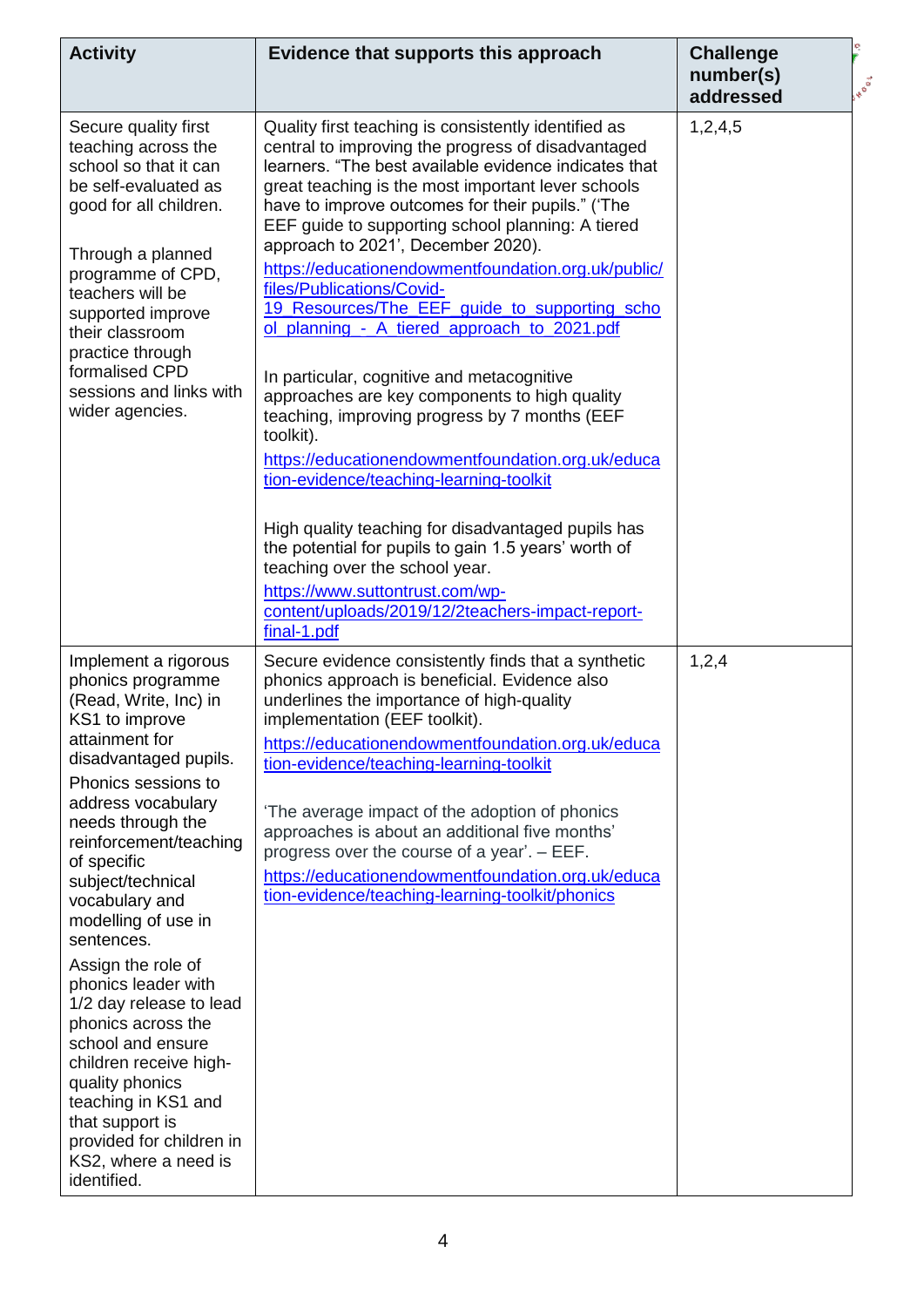|                                                                                                                                                      |                                                                                                                                                                                                                                                      |     | $0^{L}$ <sup>T</sup> $\mu_{\alpha}$ |
|------------------------------------------------------------------------------------------------------------------------------------------------------|------------------------------------------------------------------------------------------------------------------------------------------------------------------------------------------------------------------------------------------------------|-----|-------------------------------------|
| Work with the Booleon<br>Maths Hub to take part<br>in 'Möbius Maths Hub<br><b>Teaching for Mastery</b><br><b>Embedding Work</b><br>Group' across Key | EEF research guidance report: 'Improving<br>Mathematics in the Early Years and Key Stage 1'<br>published January 2020 2 4 6<br>https://educationendowmentfoundation.org.uk/educa<br>tion-evidence/guidancereports/early-maths                        | 1,4 |                                     |
| Stage 1 & 2                                                                                                                                          | Maths's mastery approaches can improve progress<br>by 5+ months progress.<br>https://educationendowmentfoundation.org.uk/educa<br>tion-evidence/teaching-learning-toolkit/mastery-<br>learning                                                       |     |                                     |
|                                                                                                                                                      | A report by the Fair Education Alliance looks at<br>schools with good outcomes for disadvantaged<br>children in maths. Investigating 20 schools and Early<br>Years providers, it pinpoints teaching for mastery as<br>a key factor in their success. |     |                                     |
|                                                                                                                                                      | https://www.faireducation.org.uk/news/2017/2/23/clo<br>sing-the-numeracy-attainment-gap                                                                                                                                                              |     |                                     |

## **Activity in this academic year**

This details how we intend to spend our pupil premium (and recovery premium funding) **this academic year** to address the challenges listed above.

#### **Teaching (for example, CPD, recruitment and retention)**

Budgeted cost: £2,555

#### **Targeted academic support (for example, tutoring, one-to-one support structured interventions)**

Budgeted cost: £8,972.50

| <b>Activity</b>                                                                                                                   | Evidence that supports this approach                                                                                                                                                                                                                                                                                                                                                                                                                 | <b>Challenge</b><br>number(s)<br>addressed |
|-----------------------------------------------------------------------------------------------------------------------------------|------------------------------------------------------------------------------------------------------------------------------------------------------------------------------------------------------------------------------------------------------------------------------------------------------------------------------------------------------------------------------------------------------------------------------------------------------|--------------------------------------------|
| 1:1 intervention (Mark for<br>Impact) to improve progress<br>in writing through<br>individualised feedback and<br>target setting. | Teachers to use targeted intervention and feedback to<br>improve progress. Evidence suggests effective feedback<br>can improve progress by 8 months (EEF Toolkit).<br>'Some pupils may require additional support alongside<br>high-quality teaching in order to make good progress.<br>The evidence indicates that small group and one to one<br>interventions can be a powerful tool for supporting these<br>pupils when they are used carefully.' | 1,2,4                                      |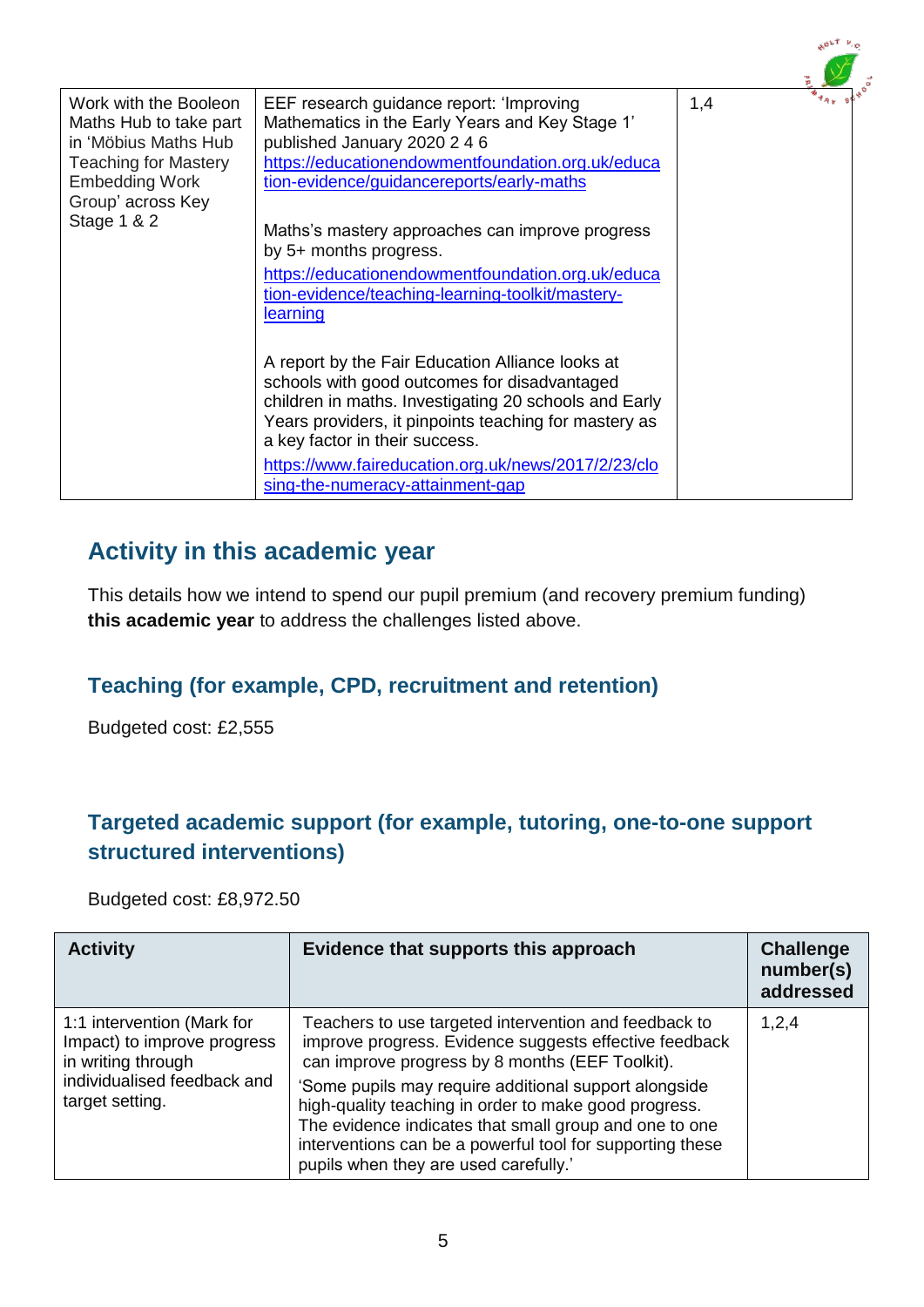

|                                                                                                                                                                                                                                                                                                                                                                                                         | https://educationendowmentfoundation.org.uk/support-<br>for-schools/school-improvement-planning/2-targeted-<br>academic-support                                                                                                                                                                                                                                                                                                                                                                                                                                                                                                                         |                |
|---------------------------------------------------------------------------------------------------------------------------------------------------------------------------------------------------------------------------------------------------------------------------------------------------------------------------------------------------------------------------------------------------------|---------------------------------------------------------------------------------------------------------------------------------------------------------------------------------------------------------------------------------------------------------------------------------------------------------------------------------------------------------------------------------------------------------------------------------------------------------------------------------------------------------------------------------------------------------------------------------------------------------------------------------------------------------|----------------|
| Additional phonics and<br>reading sessions targeted<br>at disadvantaged pupils<br>who require further support<br>in KS1 and Year 3. These<br>sessions will include the<br>teaching/reinforcement of<br>specific subject/technical<br>vocabulary and modelling of<br>use in sentences.<br>Implementation of<br>Wellcomm to identify<br>speech and language<br>needs in EYFS and provide<br>intervention. | The EEF Toolkit suggests that targeted interventions<br>matched to specific pupils with particular needs or<br>behaviour issues can be effective. In particular, Early<br>Years interventions can improve progress by 5 months.<br>https://educationendowmentfoundation.org.uk/education-<br>evidence/teaching-learning-toolkit                                                                                                                                                                                                                                                                                                                         | 1,2,4          |
| Provide 1:1 tuition for pupils<br>in KS2 whose education<br>has been impacted by the<br>pandemic.                                                                                                                                                                                                                                                                                                       | Tuition targeted at specific needs and knowledge gaps<br>can be an effective method to support low attaining pu-<br>pils or those falling behind.<br>One to one tuition   EEF (educationendowmentfounda-<br>tion.org.uk)                                                                                                                                                                                                                                                                                                                                                                                                                                | 1,4            |
| Purchase of Clicker to<br>support pupils with specific<br>SEND needs by utilising<br>technology to accelerate<br>progress and access to the<br>curriculum.<br>Making use of the school's<br>previous investment in<br>Chromebooks for<br>disadvantaged pupils,<br>Clicker Writer will be used<br>to overcome barriers in<br>writing, promote progress<br>and help children achieve<br>writing success.  | When used effectively, digital technology can improve<br>progress for learners by 4 months (EEF toolkit).<br>https://educationendowmentfoundation.org.uk/education-<br>evidence/teaching-learning-toolkit                                                                                                                                                                                                                                                                                                                                                                                                                                               | $\overline{4}$ |
| In class TA support for<br>disadvantaged learners.                                                                                                                                                                                                                                                                                                                                                      | We believe that access to TA support in class both<br>directly and indirectly supports disadvantaged pupil's<br>mental health and wellbeing, as well as their academic<br>needs. TAs will be utilised to provide opportunities to<br>reinforce and embed knowledge, skills and positive<br>learning behaviours in response to loses due Covid 19.<br>'For disadvantaged pupils and Pupil Premium in<br>recipients in particular, having TAs and other support<br>staff to lean on, for their academic and social and<br>emotional needs, is of crucial importance this year.'<br>https://blog.insidegovernment.co.uk/schools/pupil-<br>premium-covid-19 | 1,2,3,4        |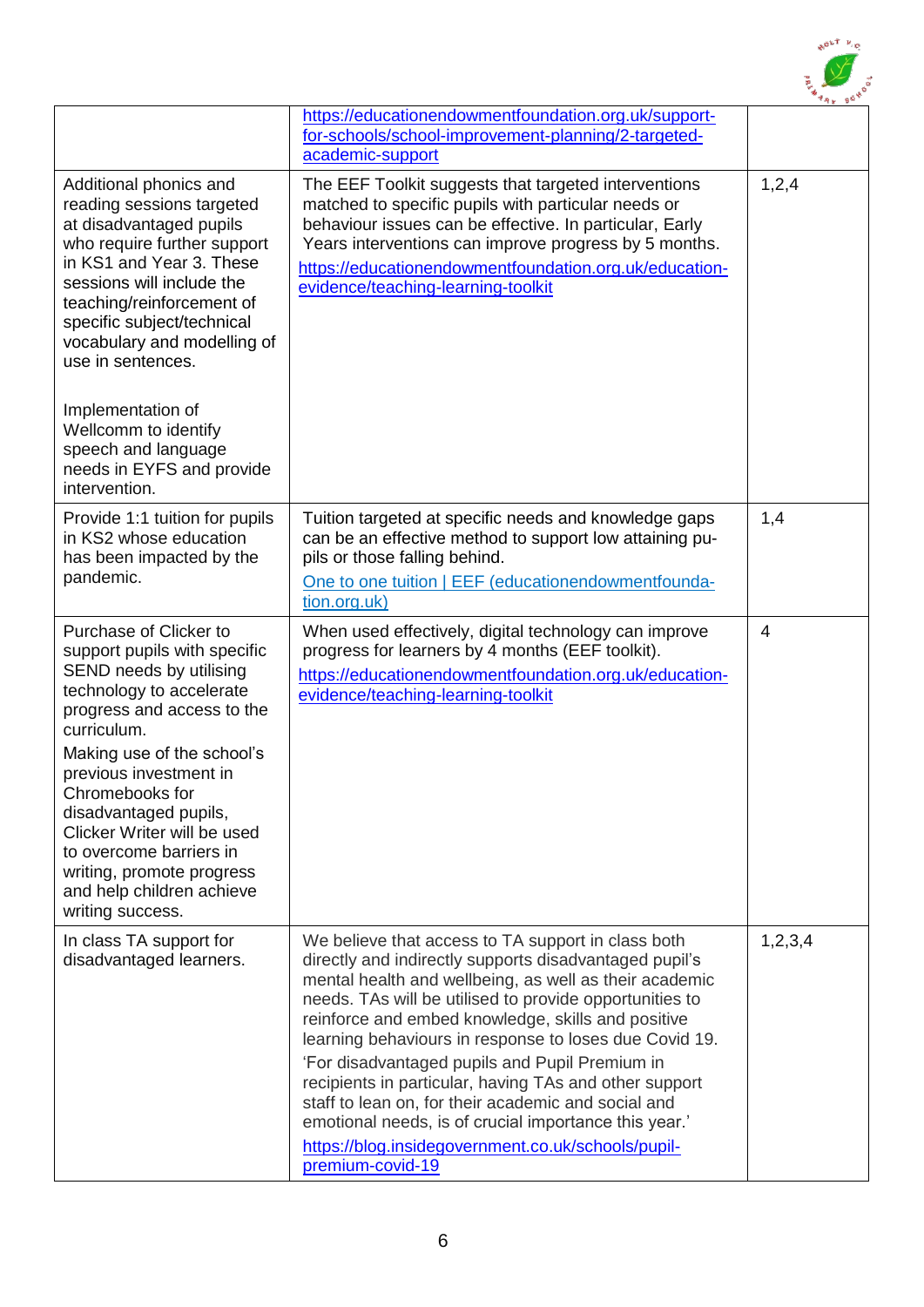

## **Wider strategies (for example, related to attendance, behaviour, wellbeing)**

Budgeted cost: £12,767.96

| <b>Activity</b>                                                                                                                                                                                                                                                                                                                                                                    | Evidence that supports this approach                                                                                                                                                                                                                                                                                                                                                                                                                                                                                                             | <b>Challenge</b><br>number(s)<br>addressed |
|------------------------------------------------------------------------------------------------------------------------------------------------------------------------------------------------------------------------------------------------------------------------------------------------------------------------------------------------------------------------------------|--------------------------------------------------------------------------------------------------------------------------------------------------------------------------------------------------------------------------------------------------------------------------------------------------------------------------------------------------------------------------------------------------------------------------------------------------------------------------------------------------------------------------------------------------|--------------------------------------------|
| Whole school staff training on the<br>impact of childhood trauma on a<br>child's development and evidence<br>based practical strategies and<br>interventions to support individual's<br>development and learning.<br>1:1 highly specialised trauma sessions<br>provided through the Trauma<br>Recovery Centre to support individual<br>pupils who have experienced trauma.         | Developmental trauma, as well as other<br>childhood trauma, can have a significant<br>impact on a child's ability to access learning.<br>'2017 Government Green Paper on Children's<br>Mental Health Provision, 'There is evidence<br>that appropriately trained and supported<br>staff teachers teaching assistants can<br>achieve results comparable to those achieved<br>by trained therapists in delivering a number of<br>interventions addressing mild to moderate<br>mental health problems.'<br>https://www.traumainformedschools.co.uk/ | 1,3                                        |
| Provision of planned and responsive<br>support will be provided for those<br>children who require emotional<br>intervention in order to be ready for<br>learning. This will be provided through<br>nurture groups and 1:1 sessions<br>delivered by trained ELSA and ELTA<br>who will provide individualised support<br>based on knowledge of the child and<br>their circumstances. | The EEF toolkit evidences that social and<br>emotional learning can improve progress by 4<br>months. Supporting children's social,<br>emotional and behaviour needs is an effective<br>strategy to support learning.<br>https://educationendowmentfoundation.org.uk/<br>education-evidence/teaching-learning-toolkit                                                                                                                                                                                                                             | 1,3,5                                      |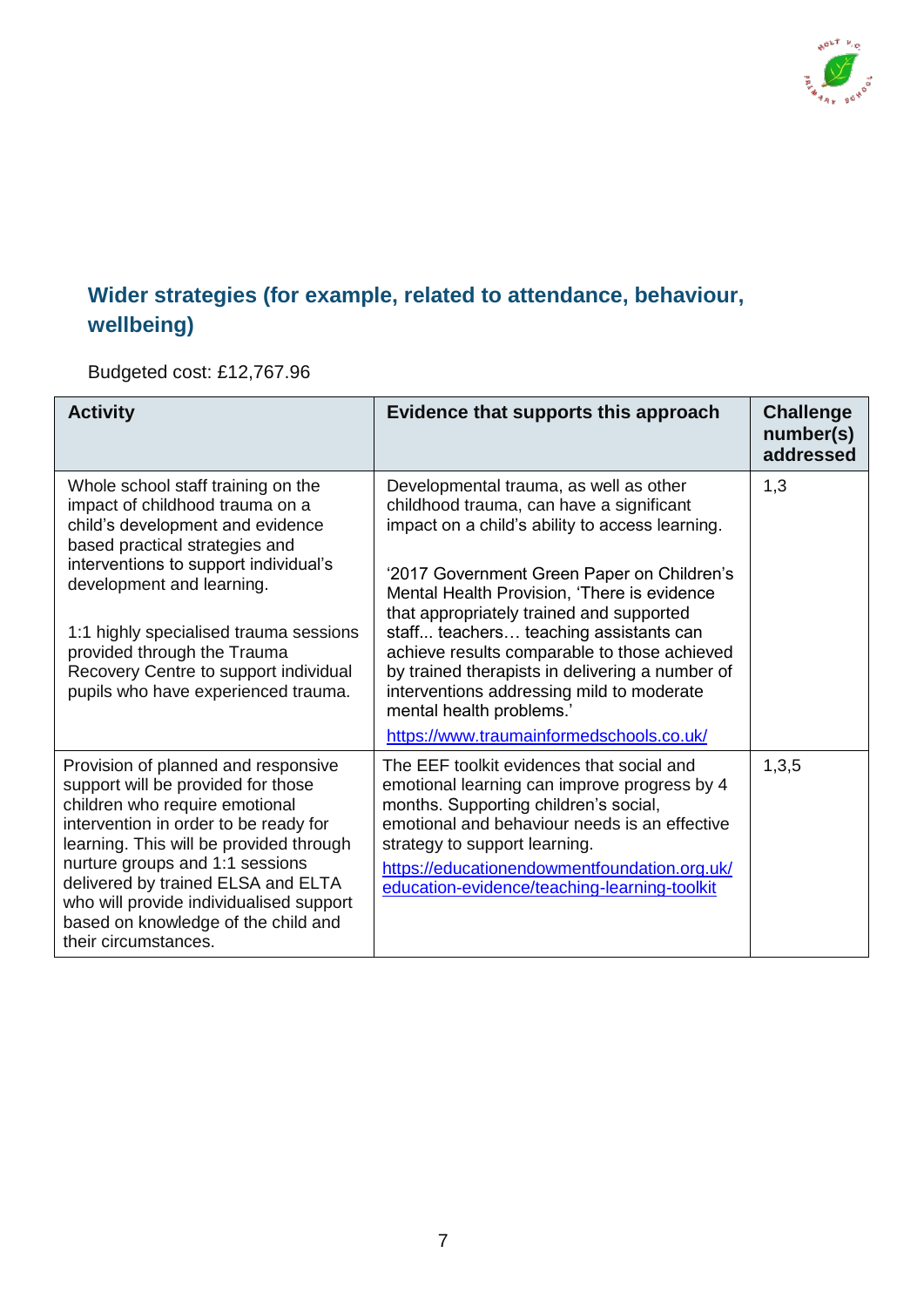

|                                                                                                                                                                                                                                                                                                                                                                                                                                                                                                                                                                                                                                              |                                                                                                                                                                                                                                                                                                                                                                                                                                                                                                                                  | $78y$ SU  |
|----------------------------------------------------------------------------------------------------------------------------------------------------------------------------------------------------------------------------------------------------------------------------------------------------------------------------------------------------------------------------------------------------------------------------------------------------------------------------------------------------------------------------------------------------------------------------------------------------------------------------------------------|----------------------------------------------------------------------------------------------------------------------------------------------------------------------------------------------------------------------------------------------------------------------------------------------------------------------------------------------------------------------------------------------------------------------------------------------------------------------------------------------------------------------------------|-----------|
| Increase cultural capital by providing<br>opportunities for PP children to<br>experience enrichment activities<br>across the curriculum.<br>Provide access for disadvantaged<br>pupils to after school clubs, school<br>trips, swimming lessons, music lessons<br>and holiday clubs.                                                                                                                                                                                                                                                                                                                                                         | We believe that access to these enrichment<br>opportunities will improve pupil's wellbeing<br>and engagement with school.<br>Research has found that cultural enrichment,<br>amongst other approaches, had a positive<br>impact for the most academically able<br>disadvantaged pupils.<br>https://assets.publishing.service.gov.uk/govern<br>ment/uploads/system/uploads/attachment_<br>data/file/915619/Research to understand suc<br>cessful_approaches_to_supporting_the_most<br>_academically_able_disadvantaged_pupils.pdf | 1,3,5     |
| Embed principles of good practice set<br>out in DFE's Improving School<br>Attendance advice.<br>Attendance monitoring and<br>meetings when needed<br>Identify and provide support for<br>parents<br>Engage relevant support<br>professionals in line with the<br>Attendance policy to encourage<br>good attendance<br>Designated teacher to liaise<br>with virtual school to support<br>LAC/PLAC children where there<br>are attendance concerns<br>Attendance to be a focus item<br>for key pupils at parent<br>evenings and pupil progress<br>meetings<br>Increase parental engagement<br>to raise aspirations and improve<br>home support | The DfE guidance has been informed by<br>engagement with schools that have<br>significantly reduced levels of absence and<br>persistent absence.<br>https://www.gov.uk/government/publications/s<br>chool-attendance/framework-for-securing-full-<br>attendance-actions-for-schools-and-local-<br>authorities                                                                                                                                                                                                                    | 5         |
| Respond to emerging needs through<br>the use of a contingency fund                                                                                                                                                                                                                                                                                                                                                                                                                                                                                                                                                                           | Our experience has identified a need to<br>respond quickly to emerging needs.                                                                                                                                                                                                                                                                                                                                                                                                                                                    | 1,2,3,4,5 |
| Disadvantaged lead to engage with<br>'Disadvantaged lead network' to<br>improve the whole school approach to<br>supporting disadvantaged learners.                                                                                                                                                                                                                                                                                                                                                                                                                                                                                           | https://educationendowmentfoundation.org.uk/<br>guidance-for-teachers/using-pupil-premium                                                                                                                                                                                                                                                                                                                                                                                                                                        | 1,2,3,4,5 |

## **Total budgeted cost:**

**£2,555**

**£8,972.50**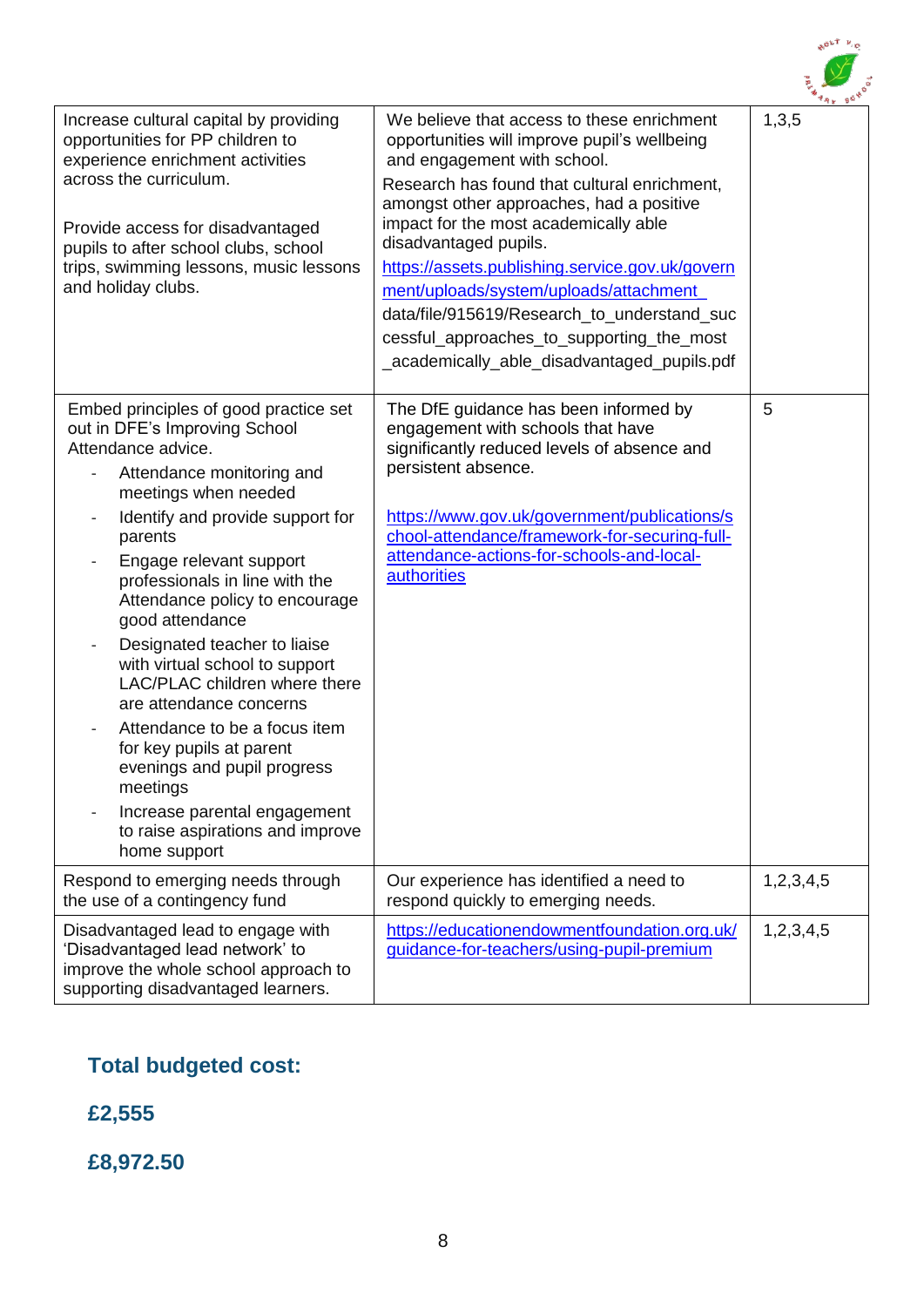**£12,767.96**

**£24,295.46**